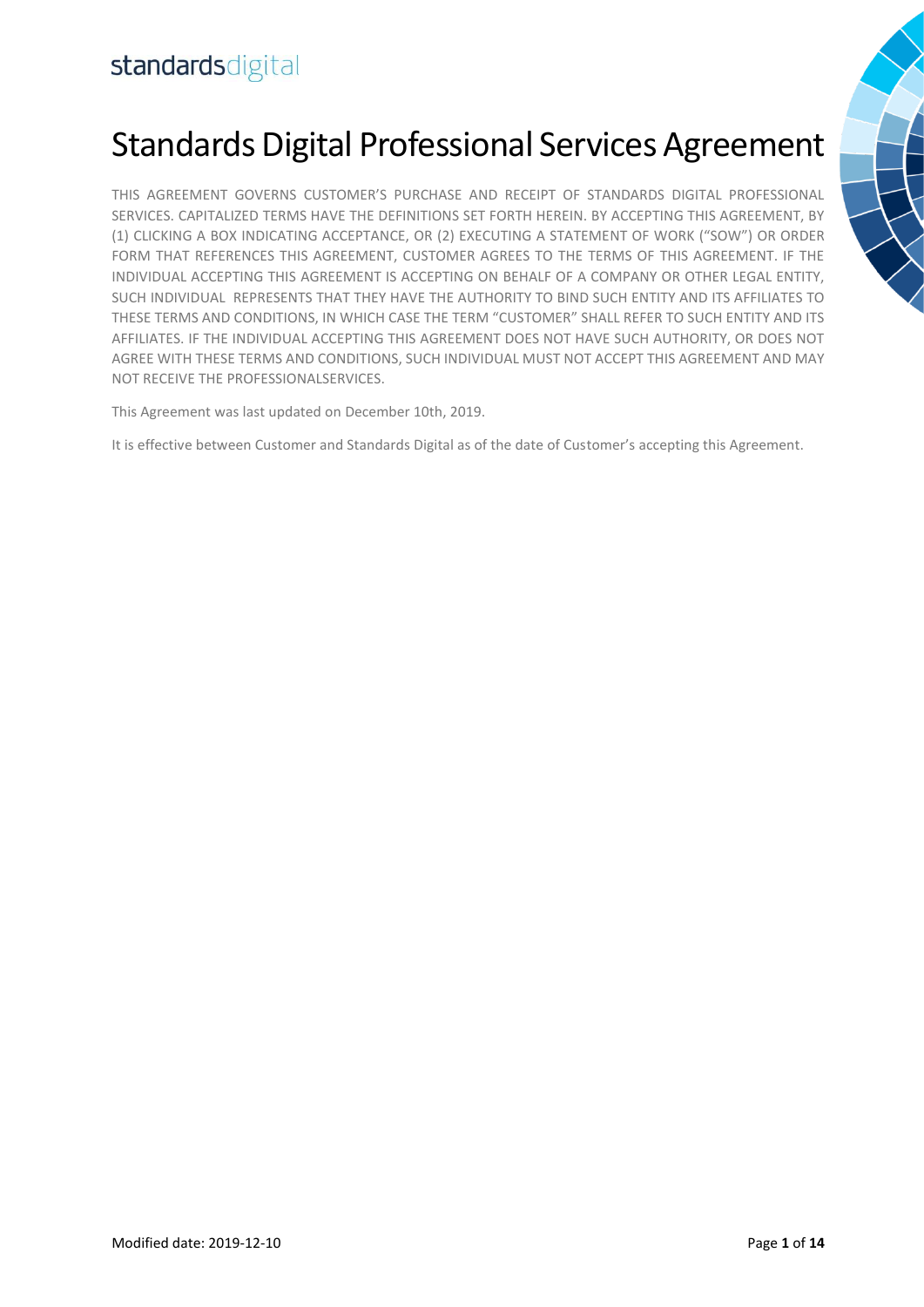### **1. DEFINITIONS**

"Affiliate" any subsidiary or subsidiary undertaking of the Client, parent undertaking of the Client, any subsidiary or subsidiary undertaking of such parent undertaking

"Agreement" means this Professional Services Agreement and any applicable Order Form(s) and or SoW(s)

"Business Hours" means standard Norwegian business hours, excluding weekends and Norwegian public holidays

"Change Order" means any change to an SOW or Order Form, as applicable, as described in the "Change Orders" section below. Change Orders will be deemed incorporated by reference in the applicable SOW or Order Form, as applicable in the absence of an SOW

"Customer" means in the case of an individual accepting this Agreement on his or her own behalf, such individual, or in the case of an individual accepting this Agreement on behalf of a company or other legal entity, the company or other legal entity for which such individual is accepting this Agreement, and Affiliates of that company or entity (for so long as they remain Affiliates) which have entered into Order Forms

"Deliverable" means a deliverable under an SOW or Order Form

"Effective Date" means the date of Customer's accepting this Agreement

"Intellectual Property Rights" means rights under any copyright, patent, trademark, trade secret and other intellectual property laws worldwide

"Online Services" means any online, web-based subscription services and associated offline components made available by Standards Digital to Customer under a separate agreement

"Order form" means the subscription order form

"Parties" means the Customer and Standards Digital (and "Party" shall mean either one)

"Professional Services" means work performed by Standards Digital, its Affiliates, or its or their respective permitted subcontractors under an SOW or Order Form, including the provision of any Deliverables specified in such SOW or Order Form

"Services" means all the products and services provided by Standards Digital

"Service Term" means the Initial Subscription Period together with any subsequent Renewal Periods

"SOW" means Statement(s) of Work, Work Authorization(s) or other contract(s) under which Standards Digital provides its Professional Services

"Standards Digital" means Standards Digital AS, registration No. 919 577 088 in the Kingdom of Norway

"Subscribed Services" means Services that Customer or Customer's Affiliate subscribes to under an Order Form or online purchasing portal, as distinguished from Free Services or those provided pursuant to a free trial

"Website" means www.standardsdigital.com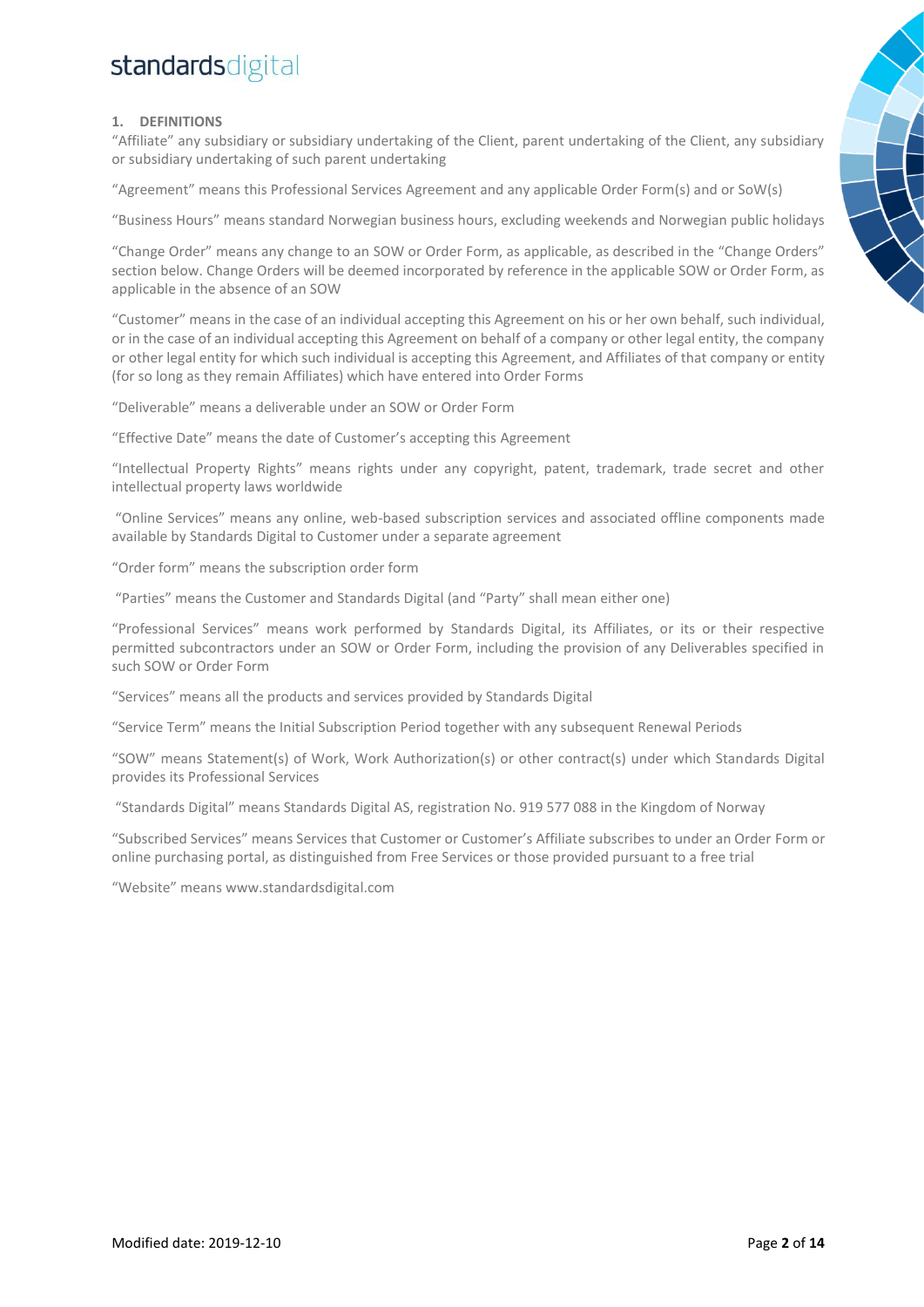### **2. PROFESSIONAL SERVICES**

**2.1 Scope of Professional Services.** Standards Digital will provide to Customer the Professional Services specified in each SOW or Order Form (as applicable), subject to Customer's payment of all applicable fees as set forth in the "Fees" section of this Agreement.

**2.2 Relationship to Online Services.** This Agreement is limited to Professional Services and does not convey any right to use Online Services. Professional Services are governed solely by these terms and conditions and are purchased separately from the Standards Digital Online Services. Any use of Online Services by Customer will be governed by a separate agreement. Customer agrees that its purchase of Professional Services is not contingent on the delivery of any future Online Service functionality or features, or on any oral or written public comments by Standards Digital regarding future Online Service functionality or features.

**2.3 Non-exclusive Agreement.** It is understood and agreed that this Agreement does not grant to Standards Digital any exclusive rights to do business with the Customer and that the Customer may contract with other suppliers for the procurement of similar services. Nothing in the Agreement prevents the Standards Digital from marketing, developing, using and performing similar services or products to other potential Customers' subject to the confidentiality provisions set out in clause 9.

**2.4 Resource availability**. Scheduling of all Professional Services and associated resources is subject to availability.

### **CUSTOMER COOPERATION**

**3.1. Cooperation.** Customer will cooperate reasonably and in good faith with Standards Digital in its performance of Professional Services by, without limitation:

(a) allocating sufficient resources and timely performing any tasks reasonably necessary to enable Standards Digital to perform its obligations under each SOW or Order Form;

(b) timely delivering any Customer deliverables and other obligations required under each SOW or Order Form;

(c) timely responding to Standards Digital's inquiries related to the Professional Services;

(d) assigning an internal project manager for each SOW or Order Form to serve as a primary point of contact for Standards Digital;

(e) actively participating in scheduled project meetings;

(f) providing, in a timely manner, access to all necessary IT environments with usernames and passwords, reasonably necessary to enable Standards Digital to perform its obligations under each SOW or Order Form;

(g) complete, accurate and timely information, data and feedback all as reasonably required;

(h) Unless there is a valid reason to dispute an invoice, the Customer undertakes to process and settle invoices by the due dates.

**3.2. Delays.** Standards Digital shall not be liable for any delays in the performance of Professional Services or delivery of Deliverables caused by Customer, and such delays may result in additional applicable charges for resource time.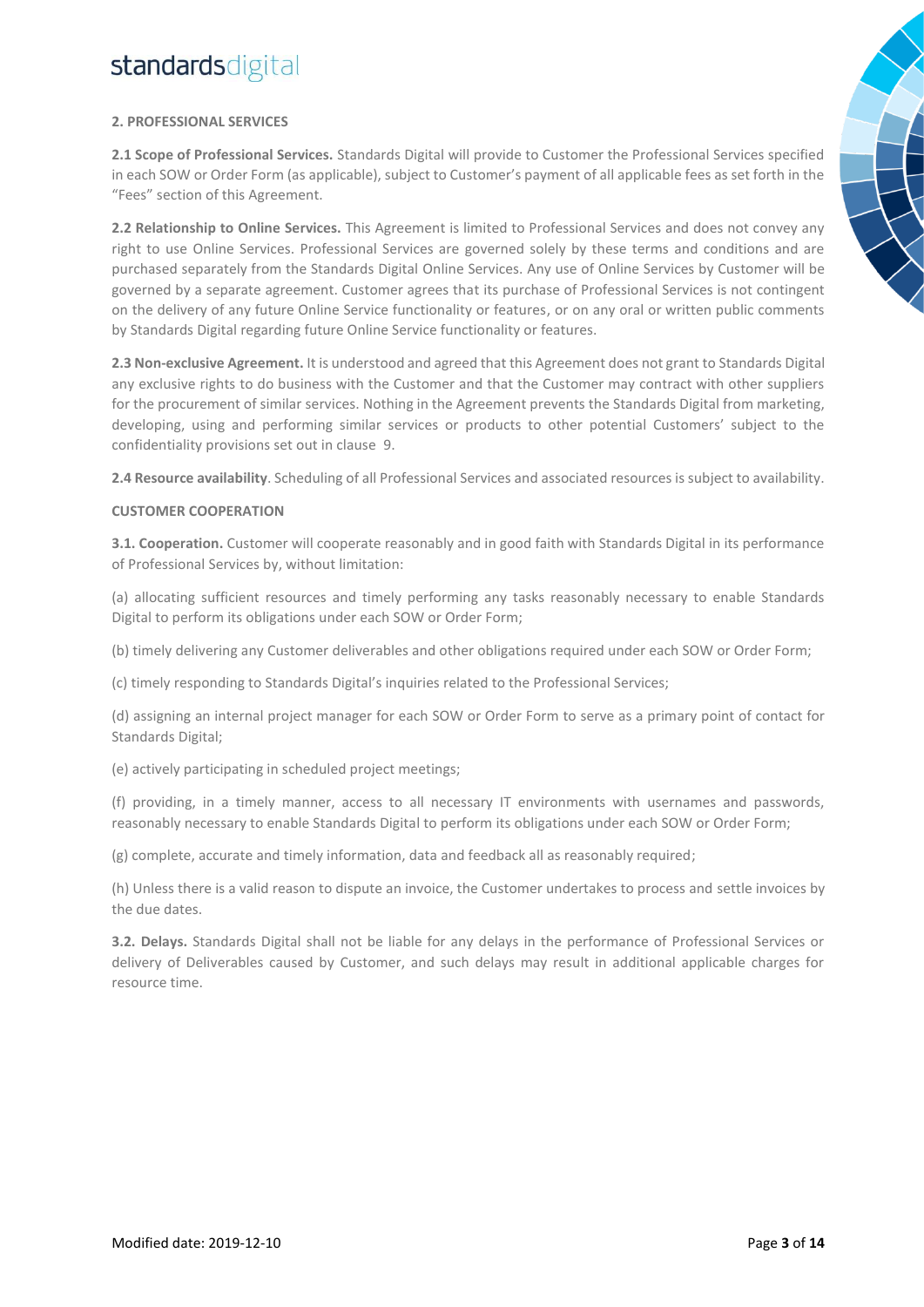#### **4. DELIVERY, ACCEPTANCE AND CHANGE ORDERS**

**4.1 Delivery of Services.** Standards Digital will provide the Professional Services, including any Deliverables, in accordance with the Agreement and the applicable SOWs or Order Forms.

**4.2 Acceptance.** Upon completion of each Deliverable under a SOW or Order Form, Standards Digital shall, as applicable:

- (a) submit a complete copy to Customer; and
- (b) at Customer's request, demonstrate its functionality to Customer.

Customer is responsible for reviewing and testing all Deliverables in accordance with such SOW or Order Form pursuant to any acceptance criteria or test plans mutually agreed upon in writing by the parties for such Deliverable.

Customer will provide Standards Digital with written notification of acceptance for each Deliverable within ten (10) business days of delivery; however, failure to reject a Deliverable, as set forth below, will be deemed acceptance. If Customer, in its reasonable and good faith judgment, determines that any submitted Deliverable does not satisfy the agreed-upon acceptance criteria as specified in the applicable SOW or as mutually agreed upon in writing by the parties for such Deliverable, Customer must so notify Standards Digital in writing within ten (10) business days after Standards Digital's submission of the Deliverable, specifying the deficiencies in detail. The Customer cannot refuse to accept a submitted Deliverable if the deficiencies are insignificant to the Customer's use of the Deliverable. Standards Digital will use commercially reasonable efforts to correct the notified deficiencies and resubmit the Deliverable to Customer within thirty (30) business days, unless otherwise agreed by Standards Digital and the Customer. Customer will again review and test the Deliverable against the agreedupon acceptance criteria and detail any deficiencies to Standards Digital in writing within ten (10) business days after resubmission of the Deliverable. This process shall be repeated as necessary and appropriate.

If the parties determine that a Deliverable's functional requirements specified in a SOW or Order Form require modification (for example, due to incorrect assumptions or changed requirements), they will cooperate in good faith to execute a Change Order for such revised requirements.

**4.3 No Effect on Warranty Remedies.** Acceptance of Professional Services, including a Deliverable, will not affect Customer's rights or remedies under the "Warranties" section below.

**4.4 Change Orders.** Changes to a SOW or Order Form will require a written Change Order signed by the parties prior to implementation of the changes. Such changes may include, for example, changes to the scope of work and any corresponding changes to the estimated fees and schedule.

#### **5. PERFORMANCE**

**5.1 Standards Digital's responsibilities**. Standards Digital will use its reasonable endeavours to comply with any day or dates for supply or delivery of the Professional Services (as the case may be) as stated in the Agreement, but unless the Agreement otherwise expressly provides, time shall not be of the essence, such dates shall constitute estimates only and Standards Digital shall have no Liability for failing to meet them.

#### **6. SECURITY, RECOVERY & SUPPORT**

**6.1. Physical Access.** The Customer is to ensure that Standard Digital Personnel and any Third-Party Personnel nominated by Standard Digital are given reasonable authorised access to premises and equipment in order that the Professional Services may be delivered and maintained in accordance with the terms of this Agreement.

**6.2. Logical Access.** The Customer is to ensure that Standard Digital Personnel and any Third-Party Personnel nominated by Standard Digital are given administrative access to the software and systems Standard Digital supports in order that the Professional Services may be delivered and maintained in accordance with the terms of this Agreement.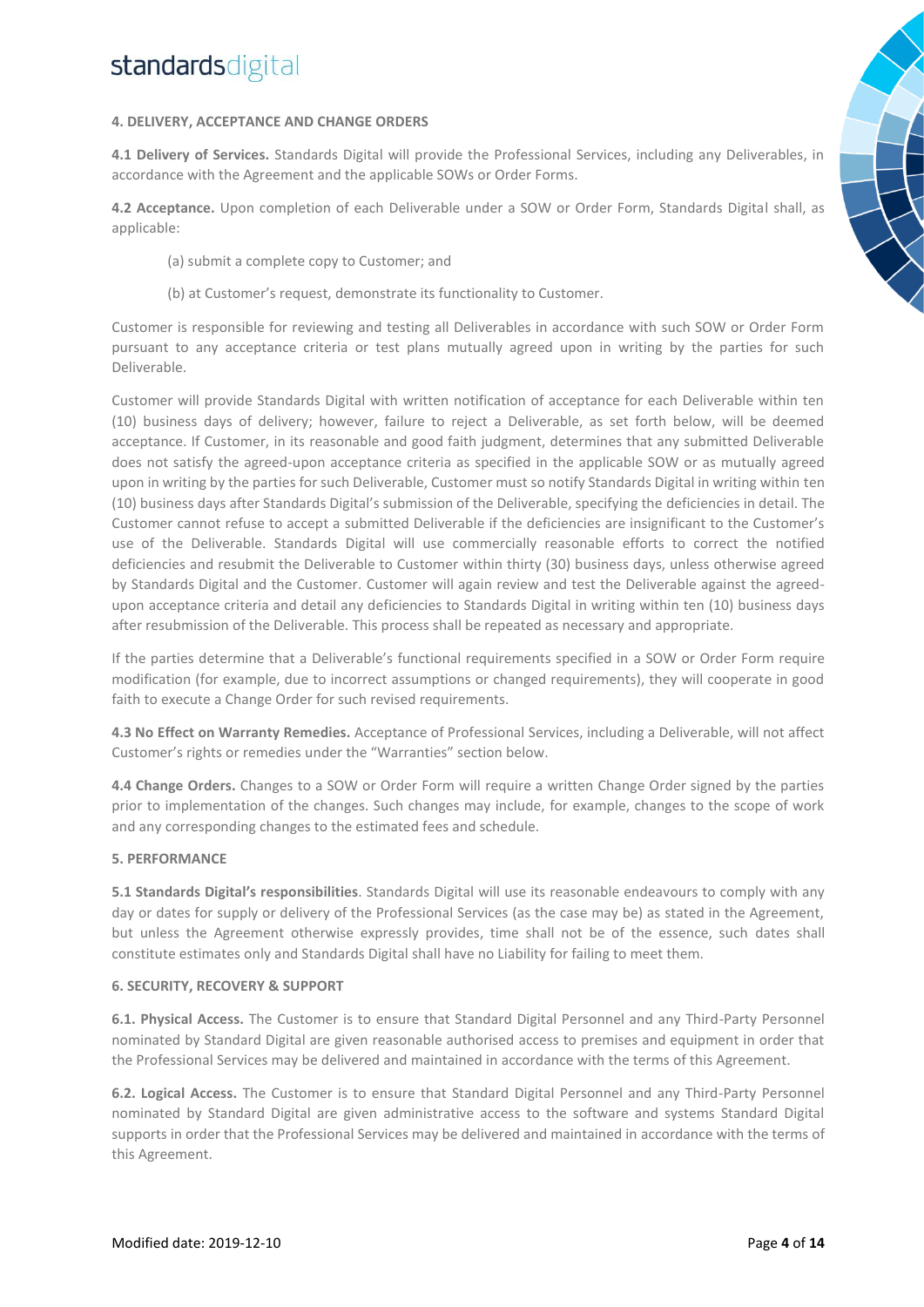**6.3. Compliance with Customer Security Policies.** In the event that the Customer operates formal security policies, and the Customer makes Standards Digital formally aware of these in written form, then Standards Digital will ensure that Standards Digital Personnel and any relevant Third-Party Personnel are made aware of such policies, and will also ensure on-going compliance with these policy statements. The Customer will provide Standards Digital with up to date information in written form on its security policies and will keep the Standards Digital informed about any changes to these policies.

**6.4. Information and Data Security Measures.** Standards Digital will manage information and data security with reasonable efforts to restrict unauthorised access. Standards Digital will use reasonable commercial efforts to ensure that Standards Digital Personnel and any relevant Third-Party Personnel are fully aware of the risks associated with information and data security issues and that they manage the information as set out in the beginning of this clause. Standards Digital cannot be held liable for data loss due to security breaches, hardware or software failure or virus infection, save to the extent that such loss is caused directly by Standards Digital Personnel and/or Third-Party Personnel's gross negligence or wilful misconduct.

**6.5. Disaster Recovery & Data Backup.** Unless otherwise specified in an SOW or Order Form, the Customer is responsible for the implementation and testing of disaster recovery and data backup procedures. Any data or information loss resulting from the failure of devices managed by Standards Digital or services rendered by Standards Digital in the course of the provision of the Professional Services is the Customer's sole responsibility, save to the extent that such loss results from the gross negligence or wilful misconduct of Standards Digital.

**6.6 Support & Maintenance Agreement.** Standards Digital will provide Support and Maintenance in accordance with Exhibit A to this Agreement (Support and Maintenance Agreement) as long as Customer is entitled to receive support under the applicable SOWs or Order Forms and this Agreement.

#### **7. FEES AND INVOICING**

**7.1 Fees**. Customer will pay Standards Digital for the Professional Services at the rates specified in the applicable SOW or Order Form, or if no rate is specified in the SOW or Order Form, Standards Digital's standard rates in effect at the time the SOW or Order Form is executed.

Professional Services are provided on either a time-and-materials or fixed fee basis, as provided in a SOW or Order Form. Any amount set forth in a time-and-materials SOW is solely a good-faith estimate for Customer's budgeting and Standards Digital's resource scheduling purposes and is not a guarantee that the work will be completed for that amount; the actual amount may be higher or lower. If the estimated amount is expended, Standards Digital will continue to provide Professional Services under the same rates and terms. Standards Digital will periodically update Customer on the status of the Professional Services and the fees accrued under SOWs or Order Forms.

**7.2 Reimbursable expenses.** Agreed incidental expenses may reasonably be incurred by Standards Digital in performing its obligations. No expenses shall be reimbursable unless the Standards Digital receives the prior written approval from the Customer prior to them being incurred. Notwithstanding such written approval, no expenses shall be reimbursable without the submission to the Customer of appropriate receipt or other acceptable proof of expense.

**7.3 Invoicing and Payment**. Charges for time-and-materials engagements will be invoiced monthly in arrears unless otherwise expressly stated in the applicable SOW or Order Form. Charges for fixed fee engagements will be invoiced in advance in the manner as provided in the SOW or Order Form, as applicable, unless otherwise expressly stated therein. Invoiced amounts will be due and payable net fourteen (14) days from the invoice date. Customer is responsible for providing Standards Digital with its complete and accurate billing and contact information and notifying Standards Digital of any changes to such information.

**7.4 Overdue Charges.** Subject to the "Payment Disputes" section, if any invoiced amount is not received by Standards Digital by the due date, then without limiting Standards Digital's rights or remedies, (a) those charges may accrue late interest at the rate of 1.5% of the outstanding balance per month, or the maximum rate permitted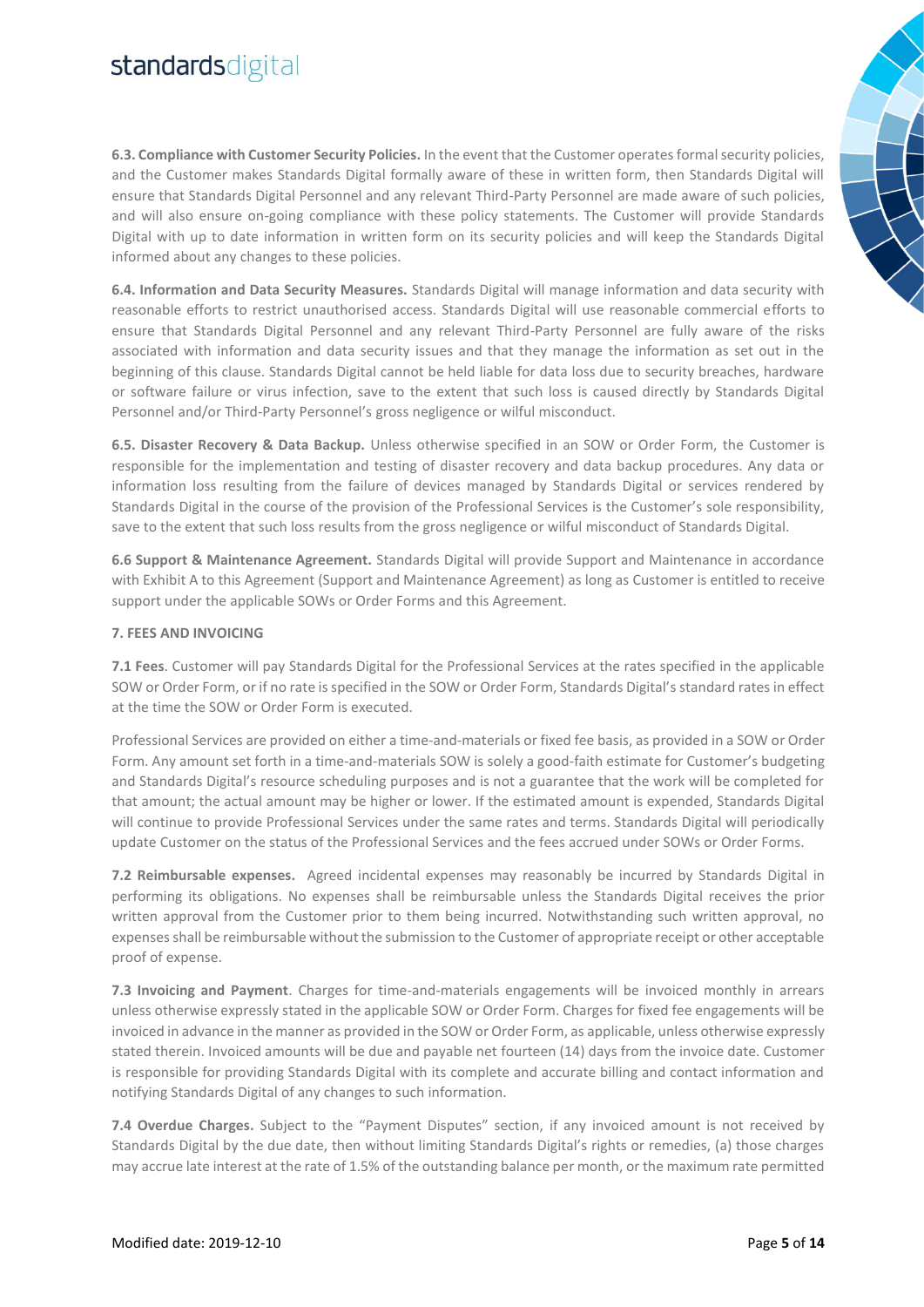by law, whichever is lower, and/or (b) Standards Digital may condition future purchases of Professional Services on payment terms shorter than those specified in the "Invoicing and Payment" section.

**7.5 Suspension of Professional Services.** Subject to the "Payment Disputes" section, if any amount owing by Customer under this Agreement for Standards Digital's Professional Services is 30 days or more overdue, Standards Digital may, without limiting its other rights and remedies, suspend its performance of Professional Services until such amounts are paid in full.

**7.6 Payment Disputes.** Standards Digital will not exercise its rights under the "Overdue Charges" or "Suspension of Professional Services" sections above if Customer is disputing the applicable charges reasonably and in good faith and cooperating diligently to resolve the dispute.

#### **8. PROPRIETARY RIGHTS AND LICENSES**

**8.1 Customer Intellectual Property.** Customer does not grant to Standards Digital any rights in or to Customer's intellectual property except such licenses as may be required for Standards Digital to perform its obligations hereunder.

**8.2 Confidential Information**. As between the parties, each party retains all ownership rights in and to its Confidential Information.

**8.3 Ownership.** All work product produced by Standards Digital in the course of providing the Professional Services shall be owned solely by Standards Digital. Upon Customer's payment of fees due under an applicable SOW or Order Form, Standards Digital grants Customer a worldwide, perpetual, non-exclusive, non-transferable, license to copy, maintain, use and run (as applicable) solely for its internal business purposes anything developed by Standards Digital for Customer("Contract Property"). Standards Digital and Customer each retains all right, title and interest in its respective intellectual property and Standards Digital retains all ownership rights in the Contract Property.

### **9. CONFIDENTIALITY**

**9.1 Definition of Confidential Information.** "Confidential Information" means all information and materials disclosed by a party ("Disclosing Party") to the other party ("Receiving Party"), whether orally or in writing, that is designated as confidential or that reasonably should be understood to be confidential given the nature of the information and the circumstances of disclosure. Confidential Information of Customer includes Customer Data; Confidential Information of Standards Digital includes the Services and Content, and the terms and conditions of this Agreement and all Order Forms (including pricing). Confidential Information of each party includes business and marketing plans, technology and technical information, product plans and designs, and business processes disclosed by such party. Each Party may be given access to Confidential Information from the other Party in order to perform its obligations under this Agreement or as permitted by this Agreement.

Each Party shall hold the other Party's Confidential Information in confidence and shall not make the other Party's Confidential Information available to any third-party or use the other Party's Confidential Information for any purpose other than to perform its obligations under this Agreement. The obligations of confidentiality set out in this section 9 shall apply indefinitely.

As between Discloser and Recipient, all Discloser Confidential Information is the property of Discloser, and no license or other rights are granted or implied hereby. All materials provided to Recipient by Discloser, whether or not they contain or disclose Confidential Information, are Discloser's property. Promptly after any request by Discloser, Recipient will (a) destroy or return to Discloser all Confidential Information and materials in Recipient's possession or control, and (b) upon written request by Discloser, confirm such return/destruction in writing; provided, however, that the Recipient may retain electronic copies of any computer records or electronic files containing any Discloser Confidential Information that have been created pursuant to Recipient's standard, reasonable archiving and backup practices, as long as Recipient continues to comply with this Agreement with respect to such electronic backup copies for so long as such confidential information is retained.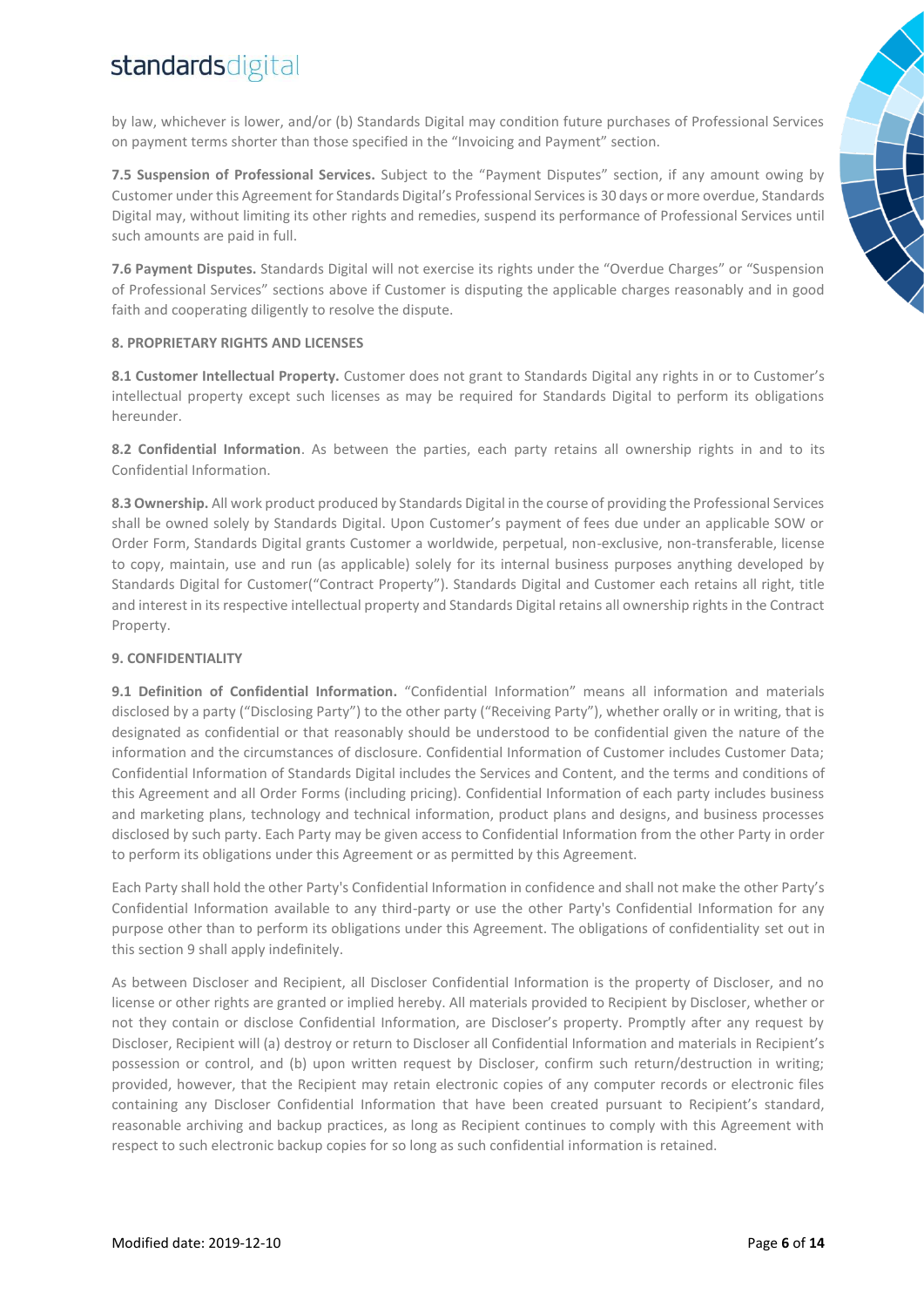### **10. REPRESENTATIONS, WARRANTIES, EXCLUSIVE REMEDIES AND DISCLAIMERS**

**10.1 Representations.** Each party represents that it has validly entered into this Agreement and has the legal power to do so.

**10.2 Warranties.** Standards Digital warrants that the Professional Services will be performed in a professional and workmanlike manner in accordance with generally accepted industry Standards and as set out in this Agreement and Order Form/SOW. For any breach of the above warranty, Customer's exclusive remedy and Standards Digital's entire liability will be the re-performance of the applicable Professional Services. If Standards Digital is unable to re-perform the Professional Services as warranted, Customer will be entitled to recover the Professional Services fees paid to Standards Digital for the deficient Professional Services. Customer must make any claim under the foregoing warranty to Standards Digital in writing within 90 days of performance of such Professional Services in order to receive warranty remedies.

**10.3 Warranty Disclaimers.** EXCEPT AS EXPRESSLY PROVIDED HEREIN, NEITHER PARTY MAKES ANY WARRANTY OF ANY KIND, WHETHER EXPRESS, IMPLIED, STATUTORY OR OTHERWISE (IN FACT OR BY OPERATION OF LAW), REGARDING THE PROFESSIONAL SERVICES, OR ANY MATTER WHATSOEVER; AND STANDARDS DIGITAL EXPRESSLY DISCLAIM ALL IMPLIED WARRANTIES OF MERCHANTABILITY, FITNESS FOR A PARTICULAR PURPOSE AND NON-INFRINGEMENT WITH RESPECT TO THE PROFESSIONAL SERVICES, AND CUSTOMER HAS NO RIGHT TO MAKE OR PASS ON TO ANY THIRD PARTY ANY REPRESENTATION OR WARRANTY BY STANDARDS DIGITAL.

### **11. INDEMNIFICATION**

**11.1 MUTUAL INDEMNIFICATION.** (a) Indemnification by Standards Digital. In the event of a third-party claim against the Customer and this is due to circumstances that are within the control of Standards Digital, Standards Digital shall, at its own expense, handle the case on behalf of the Customer. Customer must promptly give Standards Digital written notice of the Claim and from the time Standards Digital takes over the case, the Customer shall assist Standards Digital. The Customer shall not act on its own in such cases, unless the parties agree otherwise. The Customer cannot make any other claims towards the Standards Digital based on the consequences of third-party claims. The above indemnification obligations do not apply to the extent a Claim arises from Customer's breach of this Agreement or applicable SOWs or Order Forms. (b) Indemnification by Customer. The Customer shall indemnify and keep indemnified Standards Digital against all claims, actions, proceedings, losses, damages, expenses and/or costs (including without limitation court costs and reasonable legal fees) suffered or incurred by Standards Digital arising out of or in connection with third party claims caused by the Customer's breach of this Agreement.

**11.2. Exclusive Remedy.** This "Indemnification" section states the indemnifying party's sole liability to, and the indemnified party's exclusive remedy against, the other party for any type of Claim described in this section.

#### **12. LIMITATION OF LIABILITY**

NOTWITHSTANDING ANYTHING TO THE CONTRARY IN THIS AGREEMENT, BUT ONLY TO THE MAXIMUM EXTENT PERMITTED BY APPLICABLE LAW:

**12.1 Limitation of Liability.** IN NO EVENT SHALL THE AGGREGATE LIABILITY OF EACH PARTY TOGETHER WITH ALL OF ITS AFFILIATES ARISING OUT OF OR RELATED TO THIS AGREEMENT EXCEED THE TOTAL AMOUNT PAID BY CUSTOMER AND ITS AFFILIATES HEREUNDER FOR THE STATEMENT OF WORK OR ORDER FORM OUT OF WHICH THE LIABILITY AROSE IN THE 12-MONTH PERIOD IMMEDIATELY PRECEEDING THE EVENT GIVING RISE TO LIABILITY. THE FOREGOING LIMITATION WILL APPLY WHETHER AN ACTION IS IN CONTRACT OR TORT AND REGARDLESS OF THE THEORY OF LIABILITY BUT WILL NOT LIMIT CUSTOMER'S AND ITS AFFILIATES' PAYMENT OBLIGATIONS UNDER THE "FEES AND PAYMENT" SECTION.

**12.2 Exclusion of Consequential and Related Damages**. IN NO EVENT WILL EITHER PARTY OR ITS AFFILIATES HAVE ANY LIABILITY ARISING OUT OF OR RELATED TO THIS AGREEMENT FOR ANY LOST PROFITS, REVENUES, GOODWILL, OR INDIRECT, SPECIAL, INCIDENTAL, CONSEQUENTIAL COVER, BUSINESS INTERRUPTION, OR PUNITIVE DAMAGES, WHETHER AN ACTION IS IN CONTRACT OR TORT, AND REGARDLESS OF THE THEORY OF LIABILITY, EVEN IF A PARTY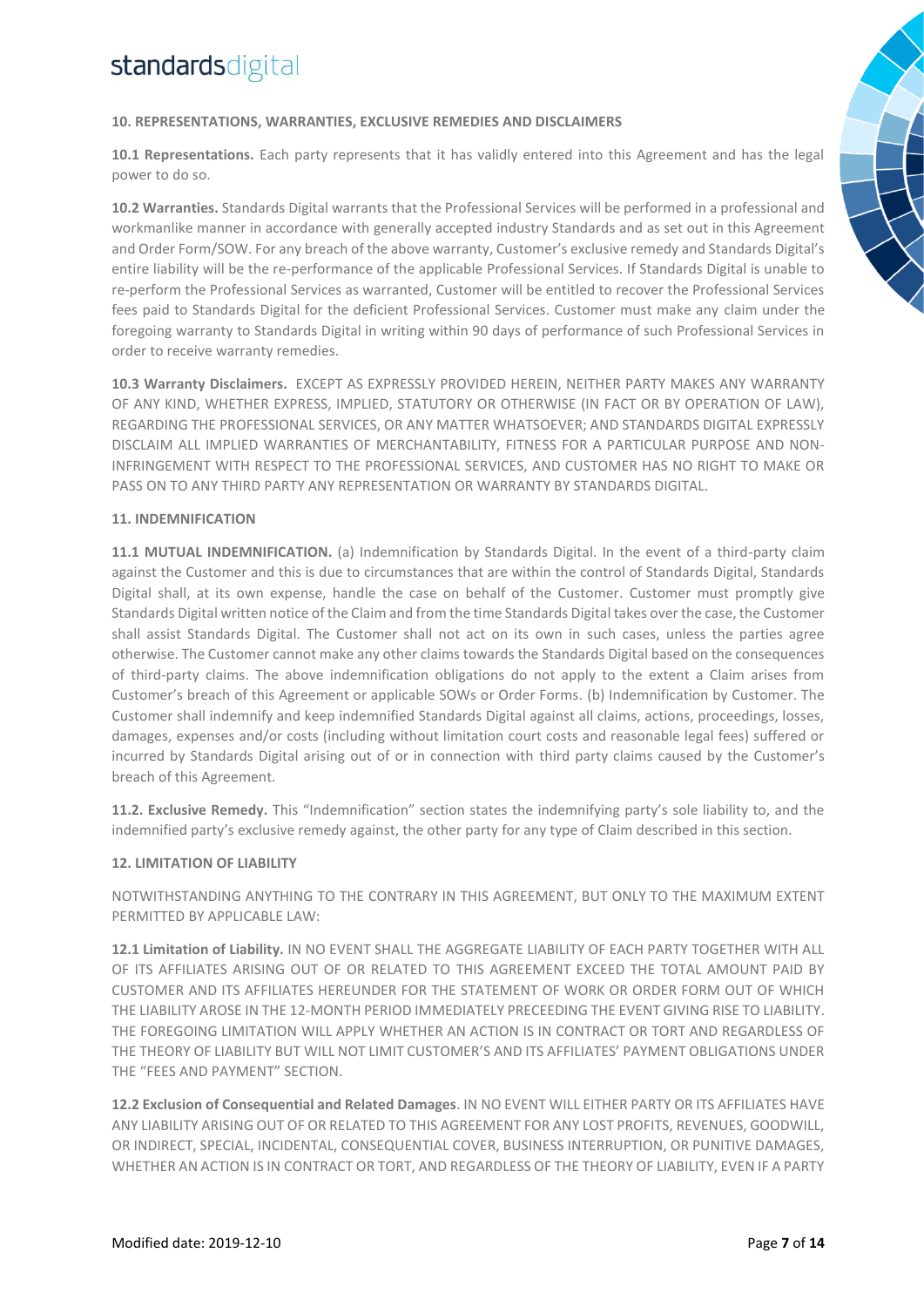OR ITS AFFILIATES HAVE BEEN ADVISED OF THE POSSIBILITY OF SUCH DAMAGES OR IF A PARTY'S OR ITS AFFILIATES' REMEDY OTHERWISE FAILS OF ITS ESSENTIAL PURPOSE.

#### **13. TERM AND TERMINATION**

**13.1 Term.** This Agreement commences on the Effective Date and will remain in effect until terminated in accordance with this section.

**13.2. Termination for Convenience.** Either party may terminate this Agreement at any time for convenience upon ten (10) days' written notice to the other. To the extent there are SOWs or Order Forms in effect when a party terminates this Agreement, such SOWs or Order Forms shall continue to be governed by this Agreement as if it had not been terminated. Customer may terminate an individual SOW or Order Form for convenience to the extent set forth in such SOW or Order Form.

**13.3. Termination for Cause.** A party may terminate this Agreement and/or any SOW or Order Form for cause: (i) upon 30 days written notice to the other party of a material breach if such breach remains uncured at the expiration of such period, or (ii) if the other party becomes the subject of a petition in bankruptcy or any other proceeding relating to insolvency, receivership, liquidation or assignment for the benefit of creditors.

**13.4. Payment Upon Termination**. Upon any termination of an SOW or Order Form, Customer will pay, in accordance with the "Invoicing and Payment" section of this Agreement, any unpaid fees and expenses incurred on or before the termination date (such Professional Services fees to be paid on a time-and-materials or percentof-completion basis, as appropriate). In the event that Customer terminates an SOW or Order Form for cause and Customer has pre-paid any fees for Professional Services not yet received, Standards Digital will refund such prepaid fees. In the event that Standards Digital terminates an SOW or Order Form for cause, any pre-paid fees for Professional Services charged on a fixed-fee basis are non-refundable, unless expressly stated otherwise in an SOW or Order Form.

**13.5. Surviving Provisions.** The sections titled "Fees and Invoicing", "Confidentiality," "Representations, Warranties, Exclusive Remedies and Disclaimers,", "Indemnification," "Limitation of Liability," "Term and Termination" and "General" will survive any termination or expiration of this Agreement.

#### **14. GENERAL**

**14.1 Compliance with Laws.** Customer will comply with all laws and governmental rules and regulations that apply to Customer in its performance of its obligations and exercise of its rights, under this Agreement.

**14.2 Choice of law and dispute resolution.** The Agreement is governed by Norwegian law. The parties shall attempt to solve every dispute through informal negotiation and discussion. Formal proceedings should not be commenced until such informal negotiations and discussions are concluded without resolution. If such negotiations and discussions do not result in an amicable settlement, the dispute shall be resolved by arbitration according to the Norwegian act on arbitration. The seat of arbitration shall be in Oslo.

**14.3 Force Majeure.** If either Party is prevented from performing, or is unable to perform, any of its obligations under this Agreement (other than payment obligations) due to any cause beyond its reasonable control, the affected Party's performance will be excused for the resulting period of delay or inability to perform. Such causes include but are not limited to, war, riots, labour unrest, fire, earthquake, flood, hurricane, other natural disasters and acts of God, Internet service failures or delays, and denial of service attacks and any other circumstance that according to the Norwegian law is considered "force majeure". Each party is entitled to terminate the Agreement with one month's written notice, if the force majeure situation makes it particularly burdensome for such party to maintain the Agreement. Each of the parties shall cover their own costs associated with the ending of the contractual relationship. The Customer shall pay the agreed price for the part of the deliverables that was performed prior to the Agreement coming to an end. The parties may not present other claims against each other due to the Agreement coming to an end pursuant to this provision. The parties shall, in connection with force majeure situations, have a mutual disclosure obligation towards each other concerning all matters that must be deemed relevant to the other party. Such information shall be disclosed as soon as possible.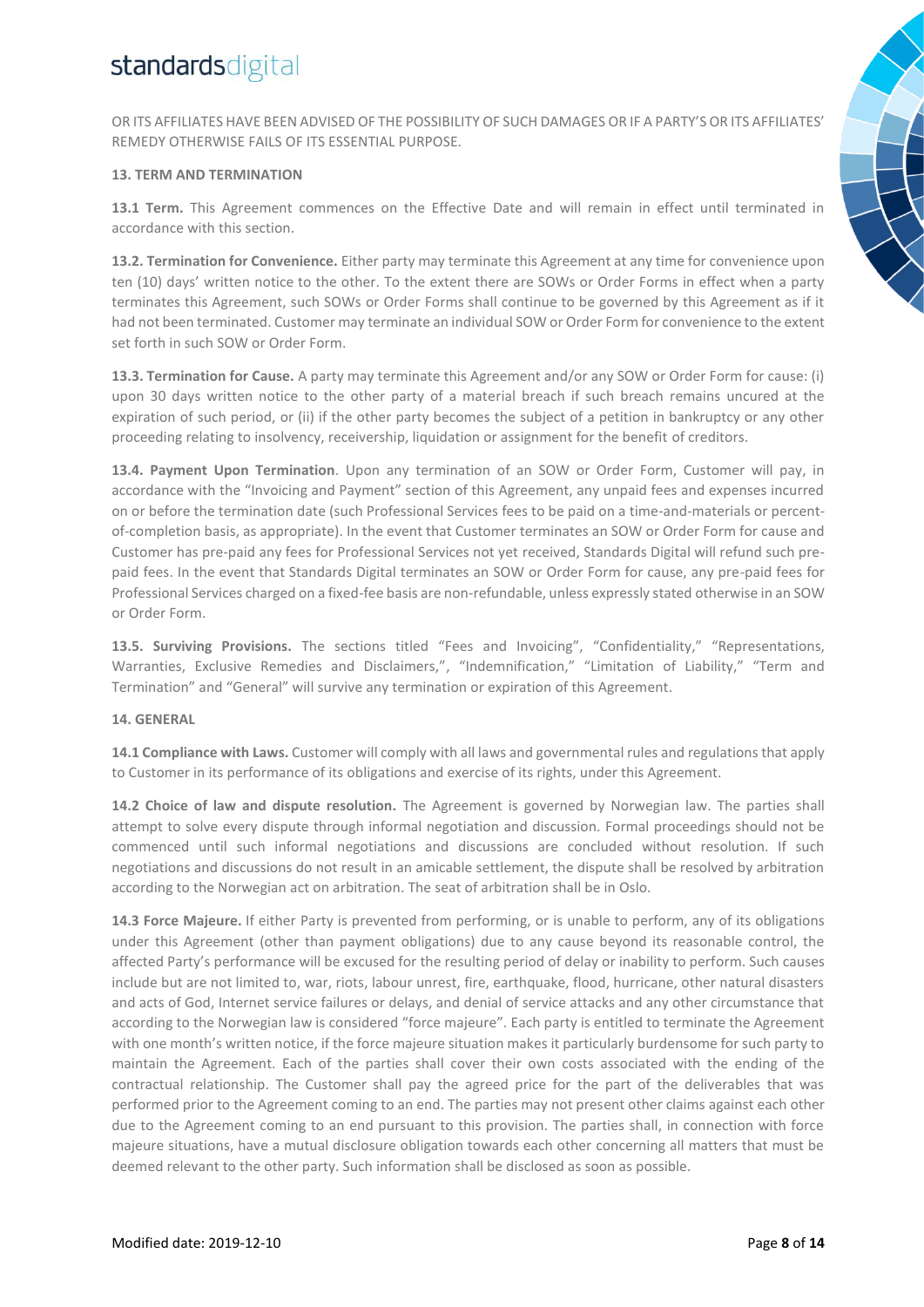**14.4 Severability.** If any provision (or part of a provision) of this Agreement is found by any court or administrative body of competent jurisdiction to be invalid, unenforceable or illegal, the other provisions shall remain in force. If any invalid, unenforceable or illegal provision would be valid, enforceable or legal if some part of it were deleted, the provision shall apply with whatever modification is necessary to give effect to the commercial intention of the Parties. Each of the provisions of this Agreement shall be construed as a separate and independent provision and shall not be limited or restricted by any other provision.

**14.5 Transfer.** In order to minimize impact to the Customer, Standards Digital is entitled to transfer its rights and obligations pursuant to this Agreement to a third party, for example in the case of a merger or similar. The Customer shall not, without the prior written consent of Standards Digital, assign, transfer, charge, or deal in any other manner with all or any of its rights or obligations under this Agreement.

**14.6 Subcontractors.** Standards Digital may, in its reasonable discretion, use subcontractors to perform any of its obligations hereunder. Standards Digital will be responsible for the performance of Professional Services by its personnel (including employees and contractors) and their compliance with Standards Digital's obligations under this Agreement, except as otherwise specified herein.

**14.7 Relationship of the Parties.** The parties are independent contractors. This Agreement does not create a partnership, franchise, joint venture, agency, fiduciary or employment relationship between the parties. Each party will be solely responsible for payment of all compensation owed to its employees, as well as all employmentrelated taxes.

**14.8 Waiver**. No failure or delay by either party in exercising any right under this Agreement will constitute a waiver of that right.

**14.9 Notices.** Notices required under this Agreement are to be sent to the address and persons specified in the related SOW linked to this Agreement. Notices are to be sent in writing by registered post, recorded post, express courier service or be delivered personally.

**14.10 Entire Agreement and Order of Precedence.** This Agreement is the entire agreement between Customer and Standards Digital regarding the provision and receipt of Professional Services and supersedes all prior and contemporaneous agreements, proposals or representations, written or oral, concerning its subject matter. No modification, amendment, or waiver of any provision of this Agreement will be effective unless in writing and signed by the party against whom the modification, amendment or waiver is to be asserted. Notwithstanding any language to the contrary therein, no terms or conditions stated in Customer's purchase order or in any other Customer order documentation will be incorporated into or form any part of this Agreement, and all such terms or conditions will be void. In the event of any conflict or inconsistency among the following documents, the order of precedence shall be: (1) the applicable SOW or Order Form, (2) any exhibit, schedule or addendum to this Agreement and (3) the body of this Agreement.

**14.11 Changes to the Agreement.** Standards Digital may change the terms and conditions of this Agreement. Changes which Standards Digital reasonably considers to be material, will be communicated to impacted customers in writing and must be accepted by an authorised Customer representative. Information regarding changes which Standards Digital reasonably considers to be non-material will be made available on the Website.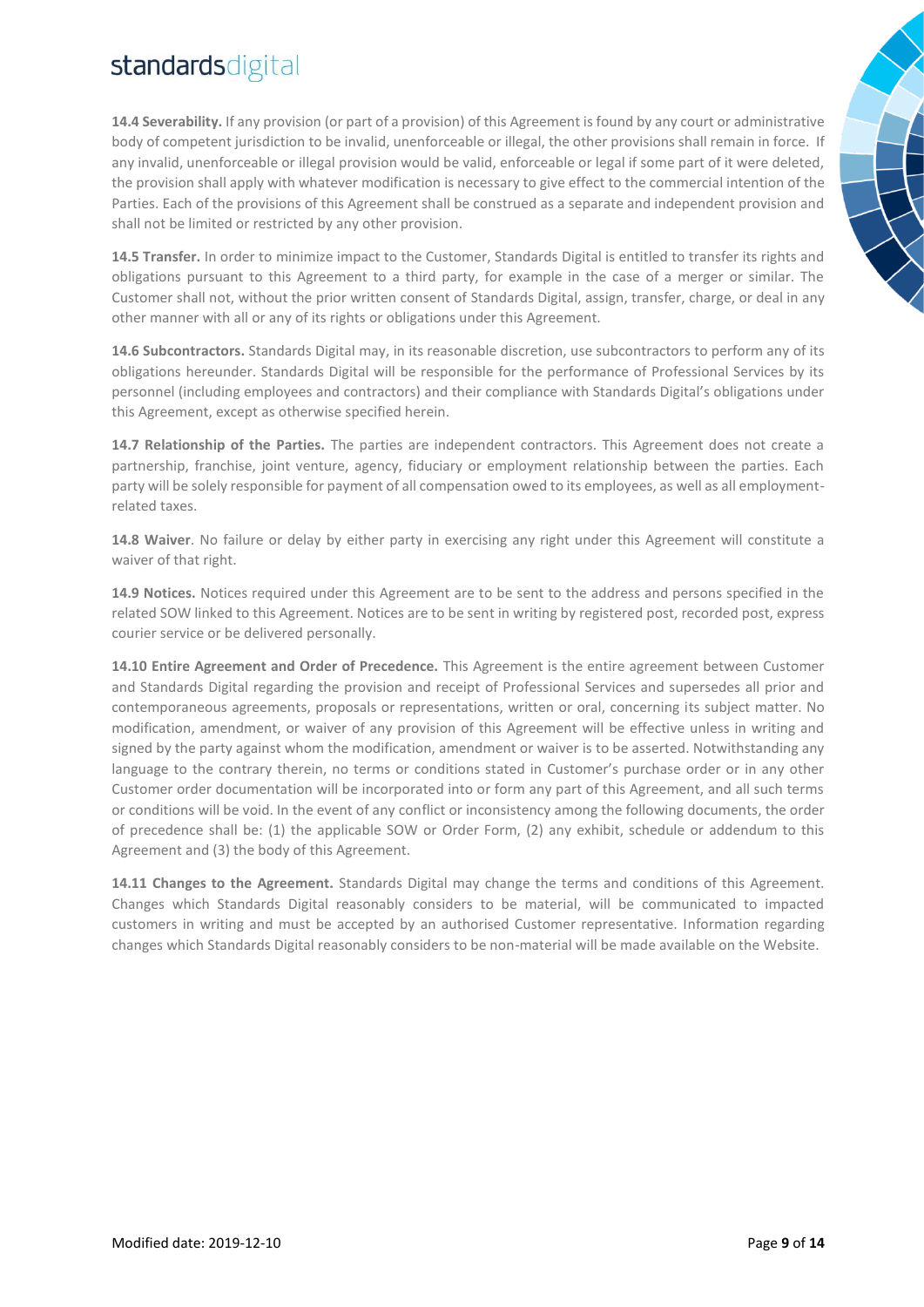#### **Exhibit A**

#### **(Support and Maintenance Agreement)**

This is Exhibit A to Standards Digital's Professional Services Agreement (the "Agreement"). Capitalized terms not defined herein have the meaning indicated in the Agreement and its associated Order Form(s).

**1. Segmentation.** Notwithstanding any language to the contrary, support and maintenance services (Support and Maintenance) are governed solely by these terms and conditions (Exhibit A) and can be purchased optionally together with Standards Digital Professional Services.

### **2. Scope of Support and Maintenance.**

Standards Digital will provide to Customer the Support and Maintenance as specified in each SOW or Order Form (as applicable), subject to Customer's payment of all applicable fees as set forth in the "Fees" section of this Agreement.

Unless otherwise is specified in the applicable SOW or Order form, Support and Maintenance is available for 1 or more Deliverables, delivered by Standards Digital to the Customer under an approved SOW or Order form and shall include:

- 1. Ad-hoc Error Handling / Bug Fixes
	- a. Rectifying reported errors (corrective maintenance),
	- b. Identifying and rectifying potential errors before they arise (preventive maintenance),
- 2. Annual Updates / Enhancements
	- a. Changes for improving; for example, performance, maintainability, user friendliness, etc. (perfective maintenance)
	- b. Updating of documentation: To the extent that performed maintenance is of importance in relation to the associated documentation, documentation updates shall be made available to the Customer without undue delay.

#### **3. Support Levels**

Customer Support is separated in to 3 distinct layers

- 1. First Line Support Standards Digital Customer Support
	- Receives communications from users regarding problems they are experiencing
	- Logs problems in the incident management system
	- Attempts to resolve the problem
	- Escalates the problem to Second Line Support where necessary
- 2. Second Line Support Standards Digital Technical Operations Support
	- Receives escalated incidents from First Line Support
	- Updates incident records in the incident management system with actions taken
	- Attempts to resolve the incident
	- Escalates to the Third Line Support where necessary
- 3. Third Line Support Standards Digital Application Support
	- Receives escalated incident from Second Line Support
	- Investigates issues, develops fixes and workarounds

#### **4. Customer Process to Access Support**

Customers are required to establish and maintain processes as necessary to ensure that they have sufficient training and local support in the use of the deliverable(s) as applicable to their business.

If after reasonable efforts the Customer is unable to diagnose or resolve a problem, a customer's designated support contact may contact Standards Digital's First Line Support team for assistance.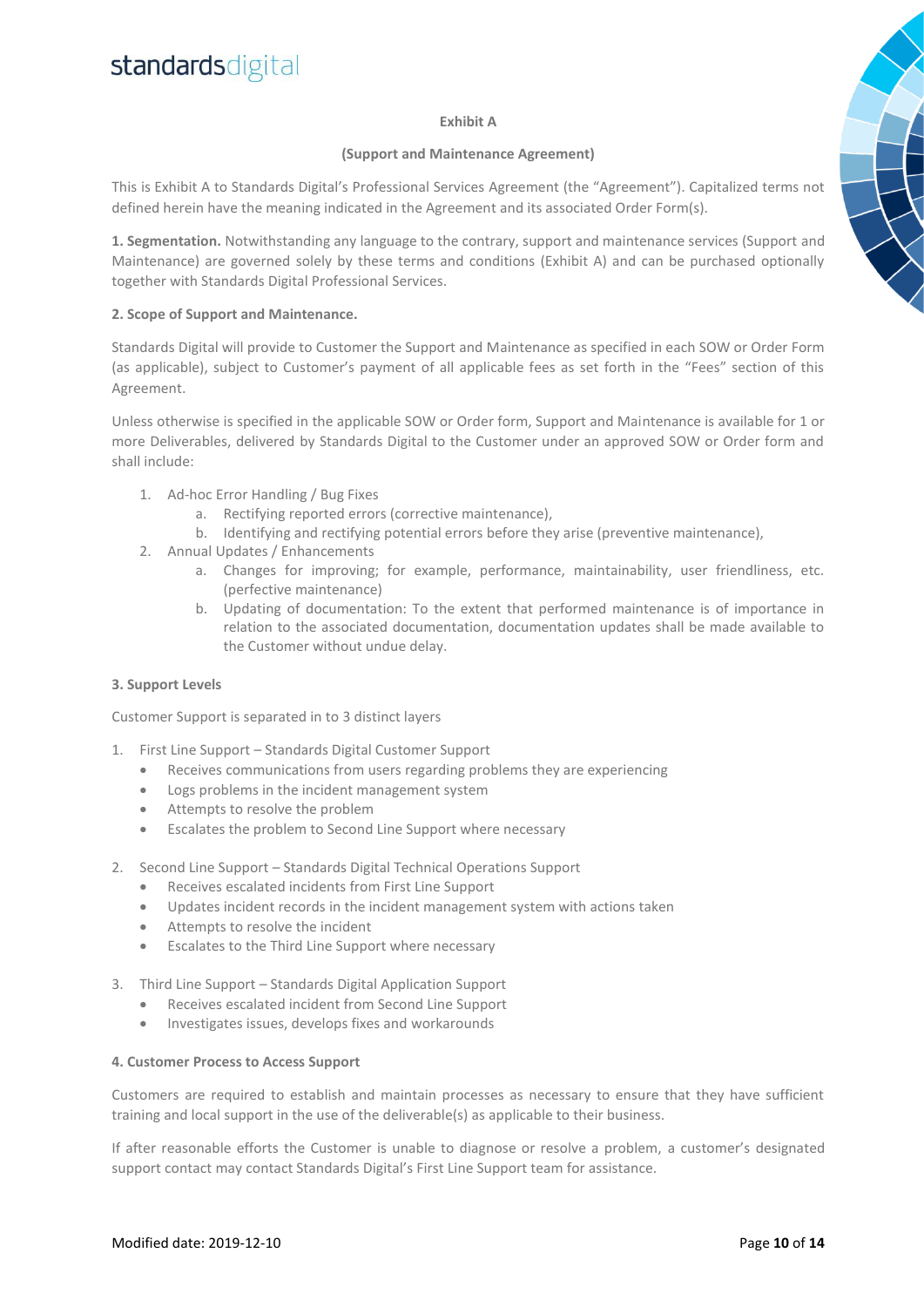A customer's designated support contact may contact Standards Digital Support via the following channels:

- Standards Digital Service Desk: <https://standardsdigital.atlassian.net/servicedesk/>
- Standards Digital Support Email: [support@standardsdigital.com](mailto:support@standardsdigital.com)

#### **5. Response times**

Standards Digital is committed to responding to all Support Requests. All Severities can be logged with Standards Digital on a 24 hour per day, 7 days per week, 365 days per year basis via the Standards Digital Service Desk or email.

The Standards Digital Service Desk and Email are only monitored during Business Hours, excluding weekends and public holidays.

Standards Digital does not guarantee resolution times, and a resolution may consist of a fix, workaround or other solution Standards Digital deems reasonable.

The Standards Digital First Line Support analyst will initially assess the impact and urgency (and therefore resulting severity) of the issue to determine whether it represents a major incident.

Standards Digital will use reasonable efforts to meet the target response times stated in the table below.

| <b>Severity</b> |             | <b>Description</b>                                                                                                                                                                                                      | <b>Target</b> |
|-----------------|-------------|-------------------------------------------------------------------------------------------------------------------------------------------------------------------------------------------------------------------------|---------------|
|                 |             |                                                                                                                                                                                                                         | Response      |
|                 | A. Critical | Error that results in the stoppage of the software, loss of data, or<br>in other functions that, based on an objective assessment, are of<br>critical importance to the Customer not working as agreed.                 | 2 hours       |
|                 | B. High     | Error that results in functions that, based on an objective<br>assessment, are of importance to the Customer not working as<br>described in the agreement, and which it is time-consuming and<br>costly to work around. | 4 hours       |
| ζ               | C. Medium   | Error that results in individual functions not working as intended,<br>but which can be worked around with relative ease by the<br>Customer.                                                                            | 8 hours       |
| 4               | D. Inquiry  | inquiries about routine technical issues; information requests on<br>application capabilities; navigation, installation, or configuration                                                                               | 16 hours      |

Target response times include Business Hours only and exclude weekends and public holidays

#### **6. Error Handling / Bug Fixes**

- a) The Customer shall report any errors without undue delay. Standards Digital shall assist with identifying and rectifying errors
- b) Issues rated as Critical and High will be resolved and deployed into production as soon as is commercially reasonable
- c) Issues rated as Medium and below will be prioritised relative to and released with the annual update schedule
- d) Standards Digital shall not be liable for, nor obliged to fix any errors/bugs reported by Customers, that are not directly linked to a deliverable delivered to the Customer under an approved SOW or Order form

### **7. Escalation**

Customer may escalate an incident which has previously been reported to the Standards Digital Support team and where progress is not visible or satisfactory. The escalation path is: **1. First level Customer Support Management 2. Top level Executive Management**. The escalation will be managed by the active Customer Support. The first level Client Support management will review the progress on the incident and feed back to the Customer on the action taken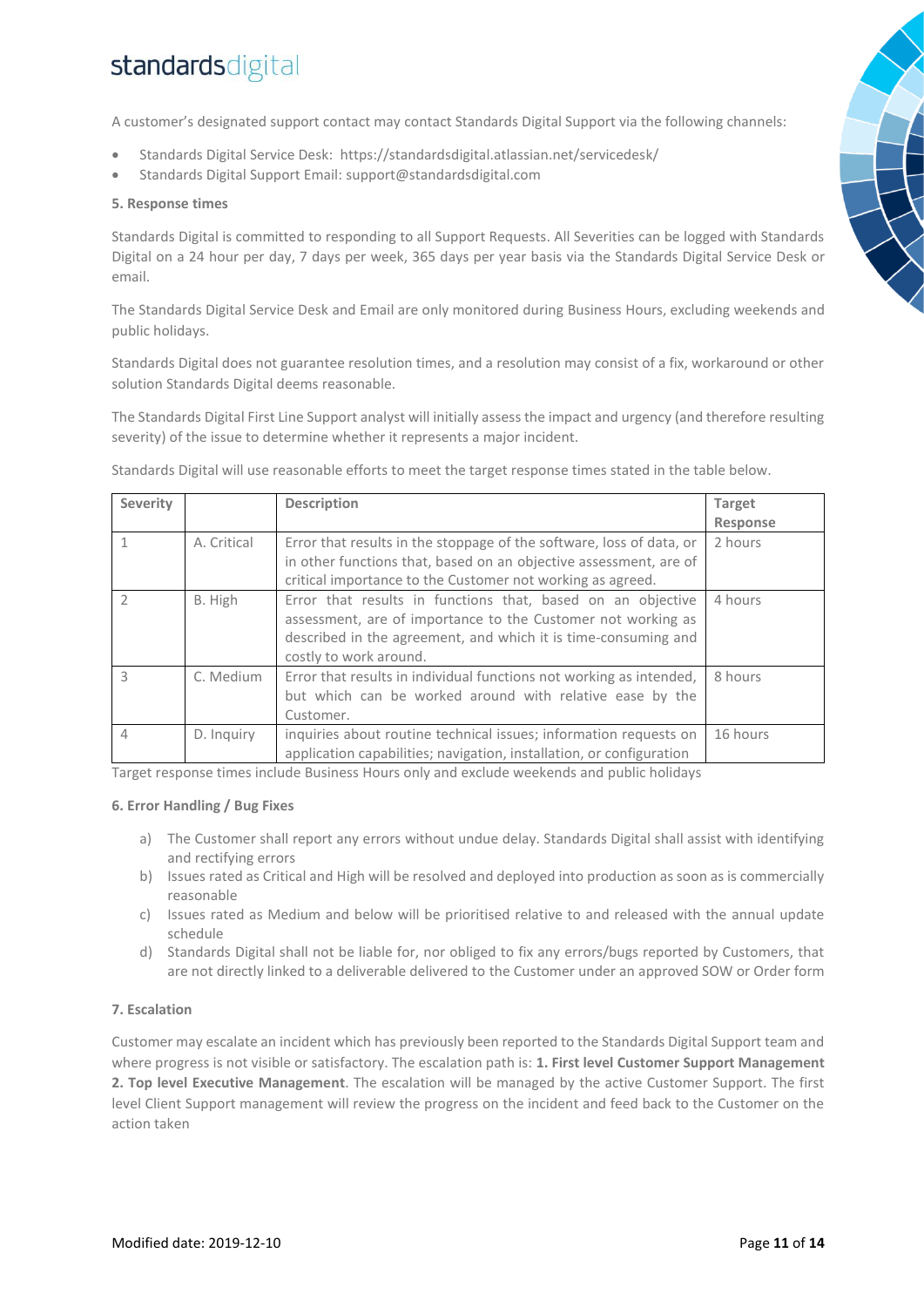### **8. FEES AND INVOICING**

**8.1 Fees**. Customer must pay all fees and charges to Standards Digital, in accordance with this Support and Maintenance Agreement and each mutually executed Order Form and SOW ("**Fees**"). Except to the extent otherwise expressly stated in this Support and Maintenance Agreement or in an Order Form or SOW all obligations to pay Fees are non-cancellable and all payments are non-refundable;

**8.2 Invoicing and Payment**. (a) Fees for Support and Maintenance will be invoiced in advance, annually unless otherwise expressly stated in the applicable SOW or Order Form. (b) Customer must pay all Fees due under all Order Forms and SOW within fourteen (14) days after Customer receives each invoice (invoices are deemed received when Standards Digital emails them to Customer's designated billing contact); and all payments must be in Euros. (c) Customer must make all payments without setoffs, withholdings or deductions of any kind; (d) Customer is responsible for providing Standards Digital with its complete and accurate billing and contact information and notifying Standards Digital of any changes to such information.

**8.3 Recurring Payments.** Except to the extent otherwise expressly stated therein, if an applicable Order Form or SOW provides for payment via credit card or electronic money transfer (e.g., ACH), Standards Digital is permitted to process such payment on the date of Standards Digital invoice and any renewal subscription term(s) as set forth in section "9.2 Term of Support & Maintenances" below.

**8.4 Overdue Charges.** Subject to the "Payment Disputes" section, if any invoiced amount is not received by Standards Digital by the due date, then without limiting Standards Digital's rights or remedies, (a) those charges may accrue late interest at the rate of 1.5% of the outstanding balance per month, or the maximum rate permitted by law, whichever is lower, and/or (b) Standards Digital may condition future purchases of Support and Maintenance on payment terms shorter than those specified in the "Invoicing and Payment" section.

**8.5 Suspension of Support & Maintenance.** Subject to the "Payment Disputes" section, if any amount owing by Customer under this or any other agreement for Standards Digital's Support and Maintenance is 30 days or more overdue, Standards Digital may, without limiting its other rights and remedies, suspend its performance of Support and Maintenance until such amounts are paid in full.

**8.6 Payment Disputes.** Standards Digital will not exercise its rights under the "Overdue Charges" or "Suspension of Professional Services" sections above if Customer is disputing the applicable charges reasonably and in good faith and cooperating diligently to resolve the dispute.

#### **9. TERM AND TERMINATION**

**9.1 Term.** This Support and Maintenance Agreement commences as specified in the applicable SOW or Order Form and will remain in effect until terminated in accordance with this section.

**9.2 Term of Support & Maintenance.** The term of Support & Maintenance shall be as specified in the applicable Order Form. PLEASE CAREFULLY REVIEW THESE AUTOMATIC RENEWAL TERMS: Unless otherwise set forth in the applicable Order Form, or unless the Order Form is terminated in accordance with this Support and Maintenance Agreement, Term of Support & Maintenance will automatically renew for additional periods equal to the expiring term or one year (whichever is shorter), unless either party gives the other Three months' written notice before the end of the relevant subscription term (email acceptable).

**9.3 Termination for Convenience.** Neither Party will have the right to terminate this Support and Maintenance Agreement without legally valid cause (no termination "for convenience").

**9.4 Termination for Cause.** A party may terminate this Support and Maintenance Agreement and/or any SOW or Order Form for cause: (i) upon 30 days written notice to the other party of a material breach if such breach remains uncured at the expiration of such period, or (ii) if the other party becomes the subject of a petition in bankruptcy or any other proceeding relating to insolvency, receivership, liquidation or assignment for the benefit of creditors.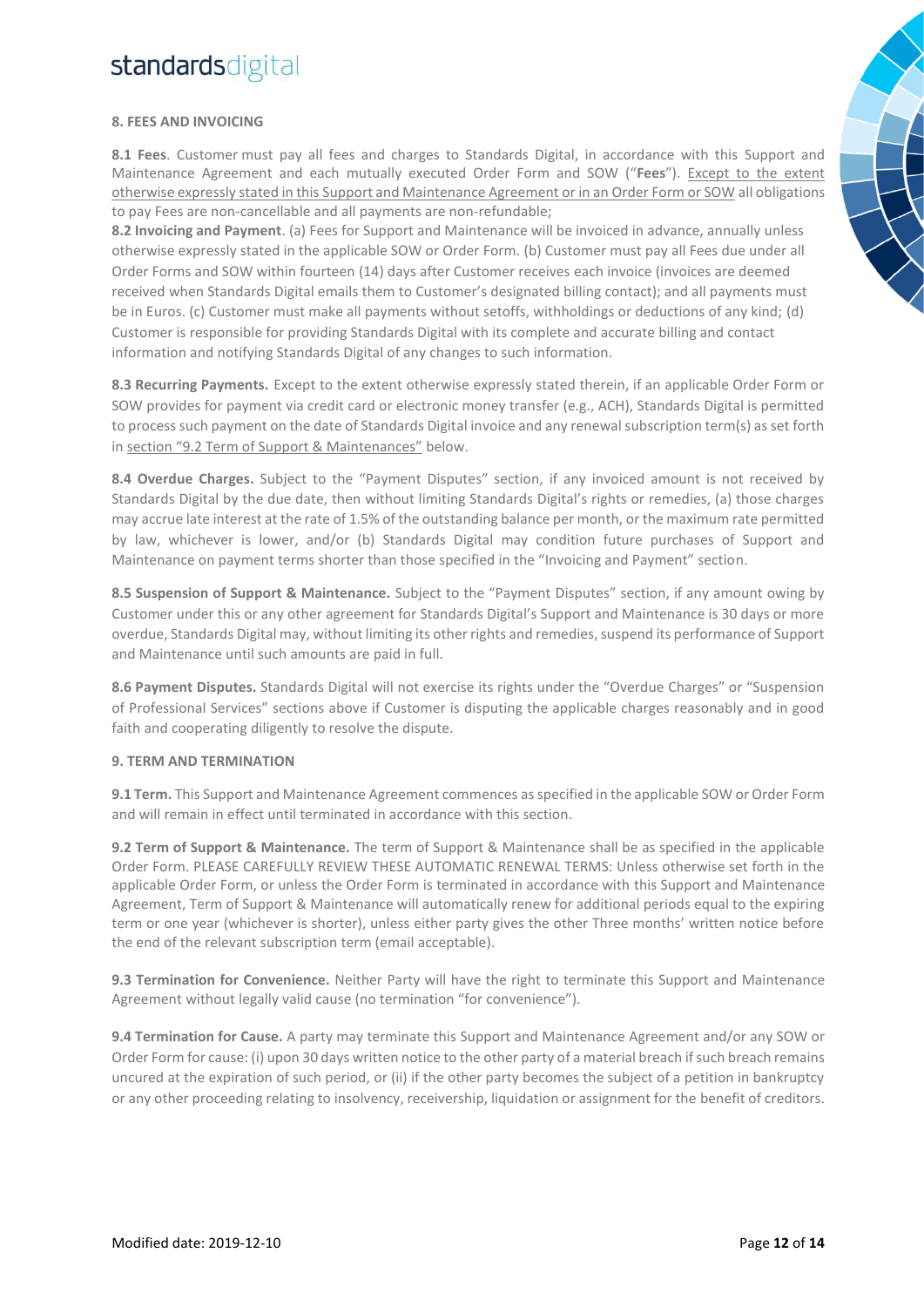**9.5 Payment Upon Termination**. Upon any termination of an SOW or Order Form, Customer will pay, in accordance with the "Invoicing and Payment" section of this Support and Maintenance Agreement, any unpaid fees and expenses incurred on or before the termination date. In the event that Customer terminates an SOW or Order Form for cause and Customer has pre-paid any fees for Support and Maintenance not yet received, Standards Digital will refund such pre-paid fees. In the event that Standards Digital terminates an SOW or Order Form for cause, any pre-paid fees for Support and Maintenance charged on a fixed-fee basis are non-refundable, unless expressly stated otherwise in an SOW or Order Form.

**9.6 Surviving Provisions.** The sections titled "Fees and Invoicing", "Term and Termination", "Confidentiality," "Warranties; Remedy", "Limitation of Liability" and "General" will survive any termination or expiration of this Agreement.

### **10. Confidentiality.**

Each party shall hold the other's Confidential Information in confidence, and not use or disclose such Confidential Information other than in connection with performance of obligations hereunder. "Confidential Information" shall mean all confidential or proprietary information disclosed orally or in writing by one party to the other that is identified as confidential or whose confidential nature is reasonably apparent. Confidential Information shall not include information which: (a) is or becomes a part of the public domain through no fault of the receiving party; (b) was in the receiving party's lawful possession prior to the disclosure; (c) is lawfully disclosed to the receiving party by a third party without restriction on disclosure or any breach of confidence; (d) is independently developed by the receiving party; or (e) is required to be disclosed by law.

### **11. Warranty; Remedy.**

Standards Digital warrants that it will provide the Support & Maintenance in a professional and workmanlike manner and in accordance with generally accepted industry standards and this Support and Maintenance Agreement and SOW/Order Form. This warranty is exclusive and in lieu of all other warranties, express or implied, including any implied warranties of merchantability or fitness for a particular purpose. Customer must report any deficiencies in the Support & Maintenance within ninety (90) days of performance in order to receive warranty remedies. Customer's sole remedy for breach of the foregoing warranty shall be the prompt re-performance of the deficient services as described and warranted.

#### **12. Limitation of Liability.**

In no event shall either party be liable to the other for any indirect, incidental, special, consequential, reliance, cover or lost profits damages, whether in contract or tort, even if the other party has been advised of the possibility of such damages. Neither party's aggregate liability for damages hereunder shall exceed the total amount of fees paid and/or due by Customer for the Support & Maintenance purchased in the 12-month period immediately preceding the event giving rise to liability.

#### **13. Cooperation.**

Customer acknowledges that the timely provision of, and Standards Digital's access to, office accommodations, facilities, equipment, assistance, cooperation, complete and accurate information from its officers, agents and employees, and suitably configured computer equipment may be essential to the satisfactory and timely performance of the Support & Maintenance purchased. In addition, both parties agree that their respective employees and agents will reasonably cooperate with each other in a professional and courteous manner in the performance of their duties under this Support and Maintenance Agreement. Either party may suspend performance hereunder immediately upon written notice should the other party's employees or agents fail to act accordingly.